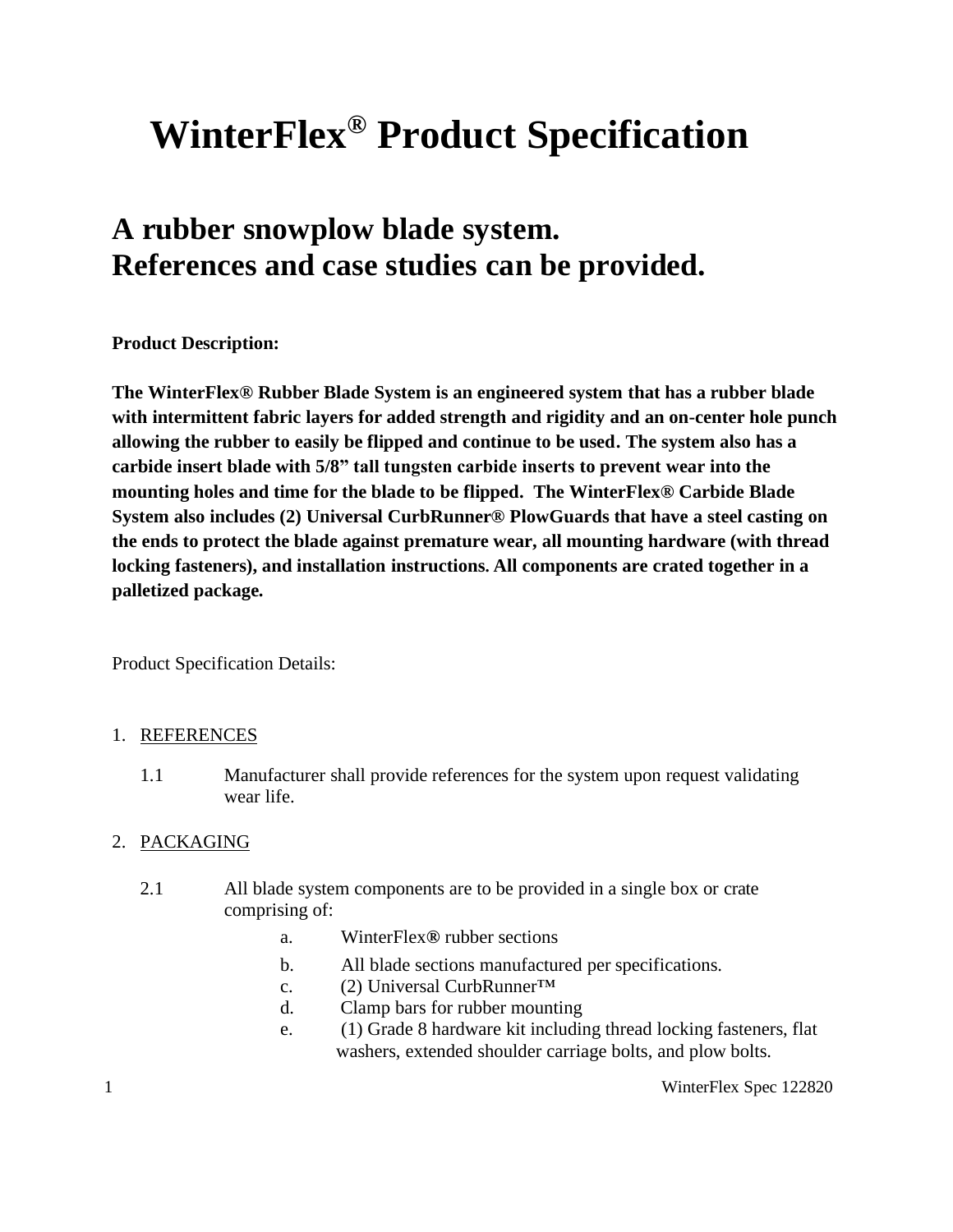- 2.2 Installation instructions included in package.
- 2.3 The blade system package is to be securely banded to a pallet providing adequate protection for common freight carrier handling, transportation, and receiving.
- 2.4 Packaging will provide adequate protection from the elements incurred during normal transportation and storage.

#### 3. CARBIDE BLADE

- 3.1 The blade shall be high strength structural grade hot rolled flat steel.
- 3.2 Dimensions: 6" high x 3/4" thick x 3' or 4' length
- 3.3 Tolerance between hole spacing is +/- 1/16", non-accumulative, from center to center across full length of blade.
- 3.4 The groove for the carbide inserts shall be milled in the center of the blade edge.
- 3.5 Hole size and location of holes shall be per customer's requirements.
- 3.6 Blade to have bushings made of A-513 steel tubing (or equivalent) for positioning and supporting the rubber blade

#### 4. TUNGSTEN CARBIDE INSERTS

- 4.1 The tungsten carbide insert shall comprise the following total dimensions:
	- a. Length: 1" nominal
		- b. Width: 0.36" min.
		- c. Height: 0.63" max.
		- d. Shape: 25° with nose radius of 0.06"
- 4.2 Tungsten carbide insert shall be of a grade containing approximately 89% tungsten and approximately 11% cobalt binder by weight.
- 4.3 Original compounding specific gravity equal to 14.35-14.6
- 4.4 The insert hardness shall be 87.5-88.8 Rockwell A scale
- 4.5 Transverse rupture strength of 351,000 PSI minimum.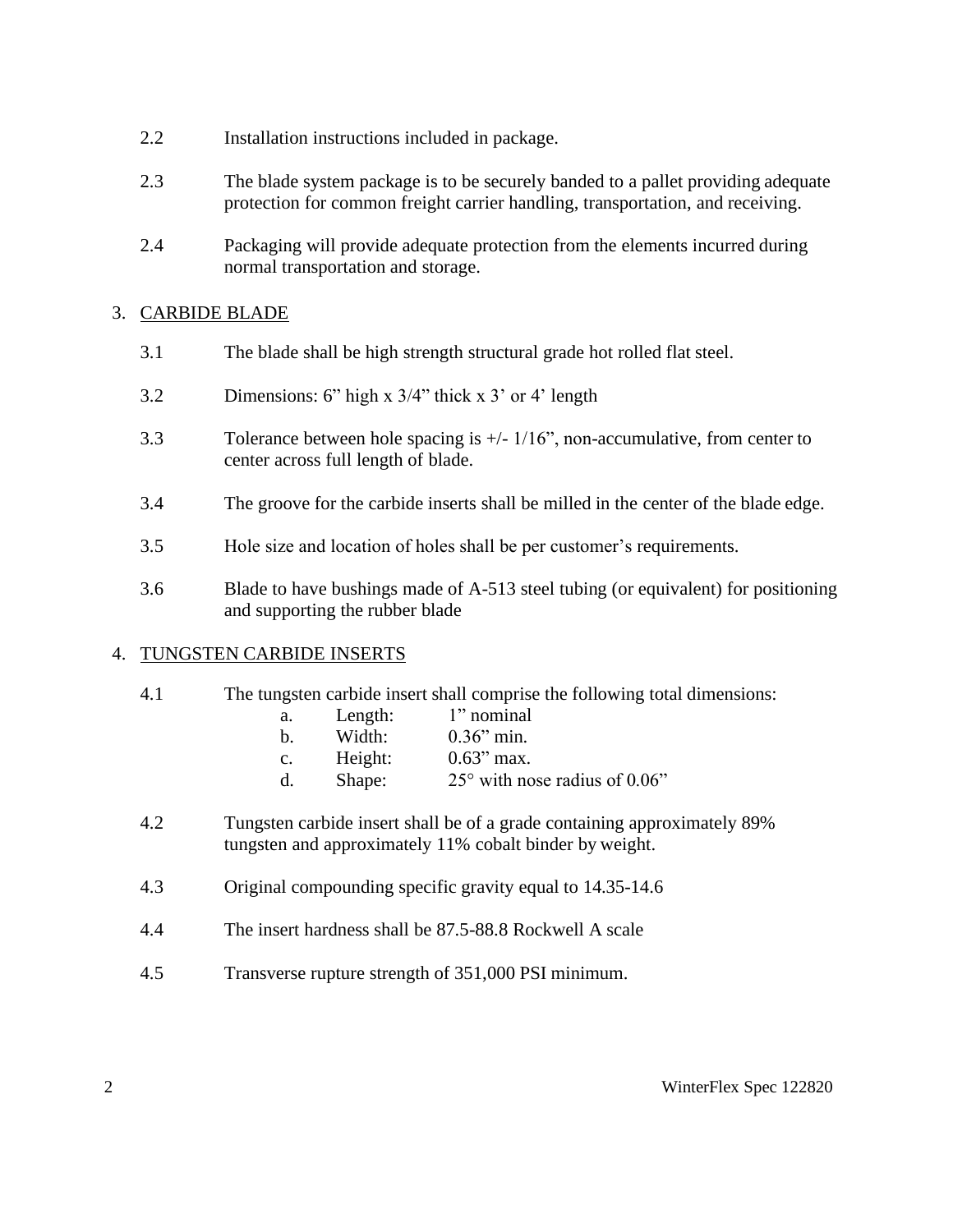#### 5. BRAZING

- 5.1 Each blade shall contain an approximate 1" length of carbide inserts for each 1" length of blade.
- 5.2 The carbide inserts shall be placed in line within the center-milled groove.
- 5.3 The carbide inserts shall be brazed on all sides using sound brazing practice, having no evidence of voids, shims, or fillers providing approximately 70,000 PSI shear strength.

#### 6. WinterFlex**®** RUBBER BLADE

- 6.1 Rubber blade to be made of Grade 1, #21 SBR with 2 layers of woven fabric
- 6.2 Dimensions: 8" high x 1-1/2" thick x 4', 5', or 6' length
- 6.3 Holes provided to match WinterFlex**®** System Adapter Blade
- 6.4 Tensile strength: 3050 psi
- 6.5 Elongation: 580%
- 6.6 Durometer: 64 +/-5
- 6.7 Modulus: 1500
- 6.8 Specific Gravity: 1.14

#### 7. WinterFlex**®** CLAMP BAR

- 7.1 WinterFlex**®** Clamp Bar shall be ASTM A36 Structural Grade hot rolled flat steel.
- 7.2 Tolerance between hole spacing is +/- 1/16", non-accumulative, from center to center across full length of Clamp Bar to match main blade hole pattern.
- 7.3 Dimensions: 4" high x 5/8" thick x 4', 5', or 6' length
- 3 WinterFlex Spec 122820 7.4 Clamp Bar can be flipped to use Plow Bolts (c'sunk) or Carriage Bolts (square)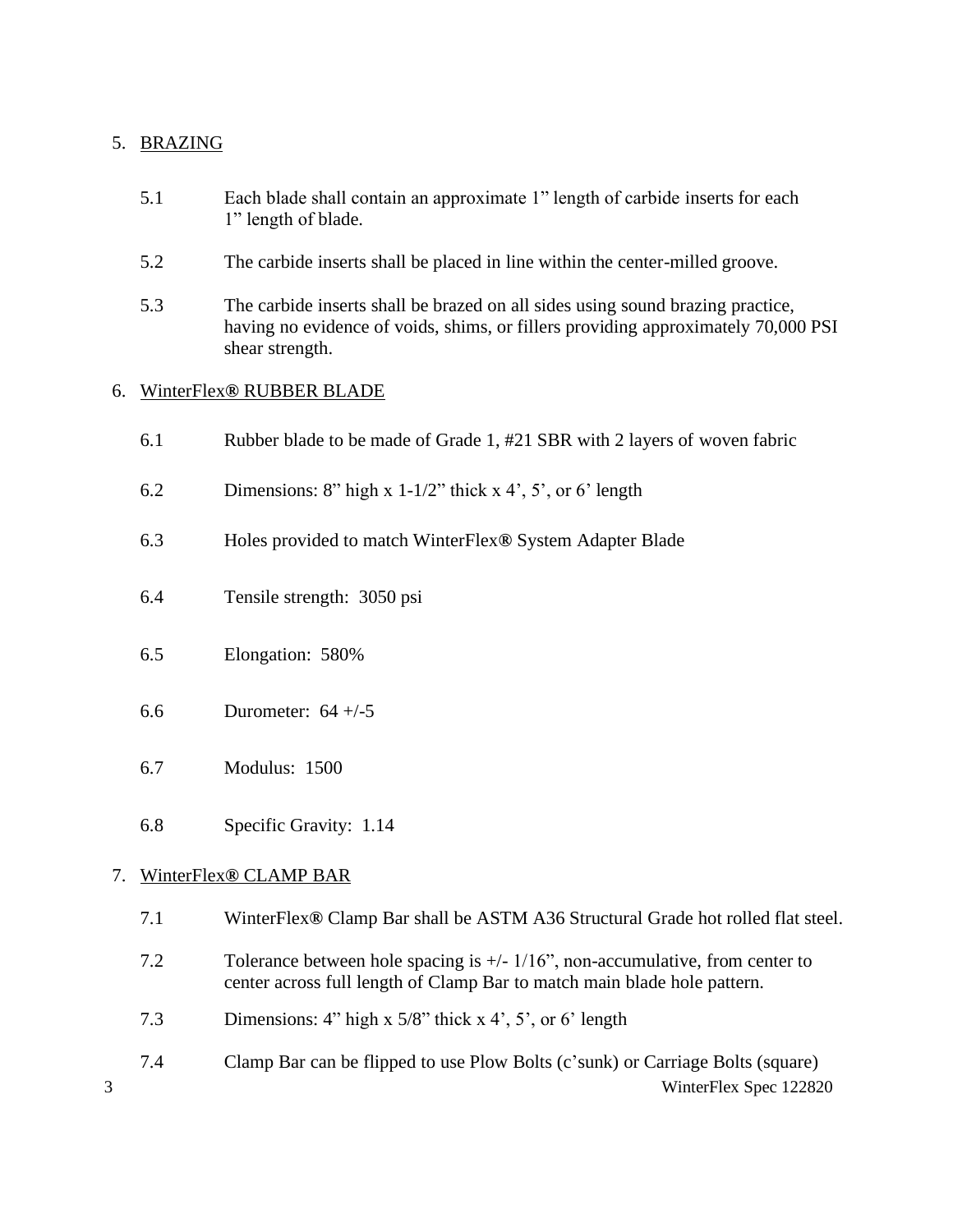#### 8. Universal CurbRunner™ GUARDS

- 8.1 Guards shall be ASTM A36 Structural Grade hot rolled flat steel.
- 8.2 Drilled and square punched with countersink to accept 5/8" Plow Bolt flush with front mounting blade surface.
- 8.3 Curb protection to be made of A-22 steel casting and welded on to guard
- 8.4 Holes are centered so guard can be mounted on left or right side of plow
- 8.5 Guards will be Class 7 Orange<sup>TM</sup> texture powder coated to provide corrosion resistance and safer handling.

#### 9. MOUNTING HARDWARE

9.1 The mounting hardware will consist of high-quality thread locking components consisting of Grade 8 plow bolts, all metal lock nuts and flat washers. All items to be pre-counted and sealed for corrosion resistance.

#### 10. FINISHED PRODUCT

- 10.1 Finished blade will be Class 7 Orange ™ texture powder coated to provide corrosion resistance and safer handling.
- 10.2 Finished blade shall comply with standard blade manufacturing tolerances.
- 10.3 Manufacturer's literature shall be furnished as required.